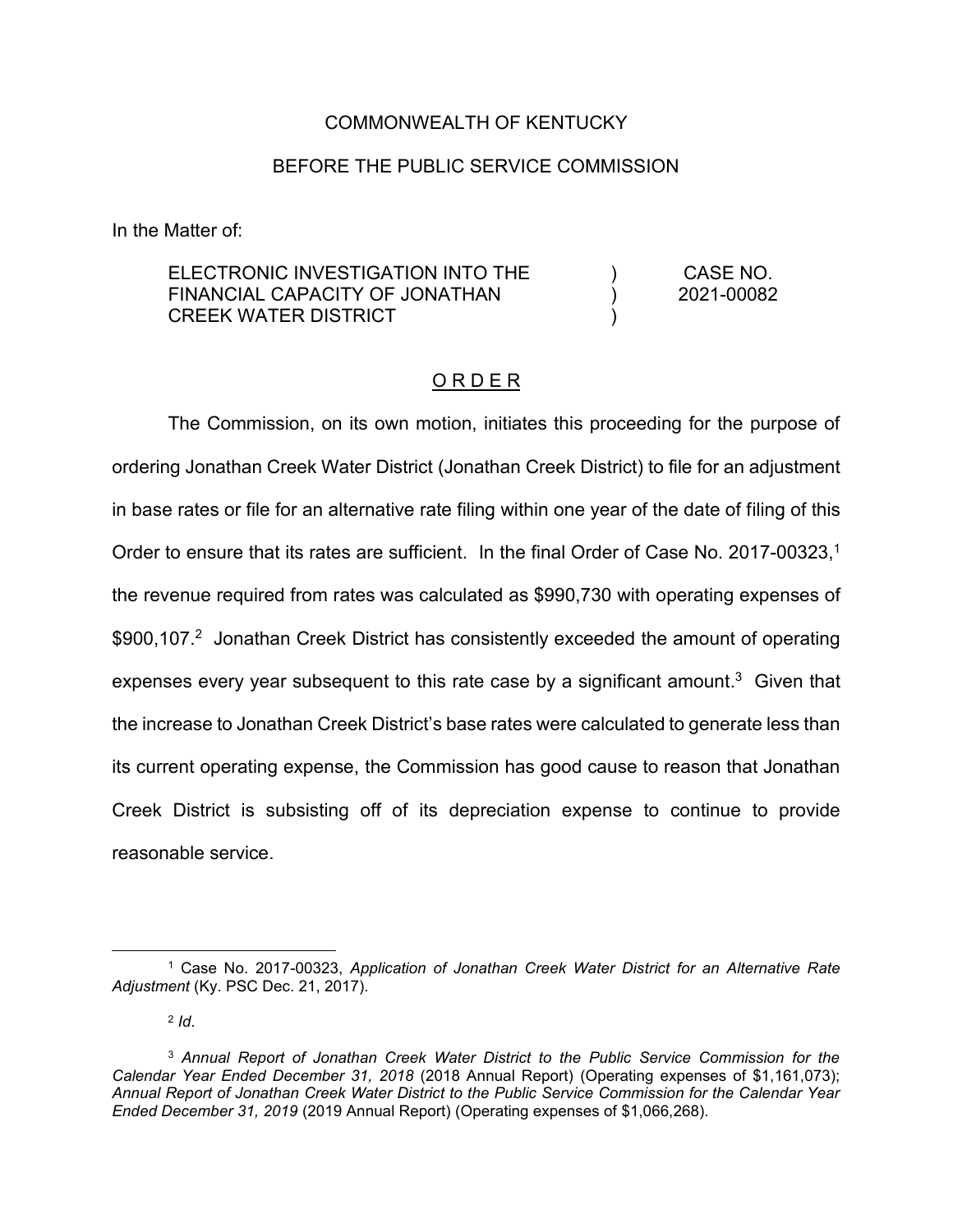Commission Staff performed an inspection of Jonathan Creek District's system on January 21, 2021, and notified Jonathan Creek District of two deficiencies that require remediation.4 In a letter sent on February 16, 2021, Commission Staff identified the first deficiency that Jonathan Creek District is failing to test meters according to 807 KAR 5:066, Section 16(1). Commission Staff explained that there is no master meter testing and there are 114 size 5/8 meters that are out of compliance. The second deficiency identified by Commission Staff was that Jonathan Creek District was failing to operate its facilities so as to provide adequate and safe service to its customers as required by 807 KAR 5:066, Section 7, due to water loss exceeding 15 percent. The letter noted that the 2019 Annual Report for Jonathan Creek District showed a 27.95 percent of the total water produced was unaccounted-for water loss. That amount of unaccounted-for water loss equals \$55,222 that cannot be recovered for ratemaking purposes.<sup>5</sup> Jonathan Creek District emailed Inspections Staff on May 10, 2021, that the utility is attempting to address the deficiencies and explained that budgeting accounts for some determination of what infrastructure is repaired and replaced. $6$  Based upon a review of the filings at the Commission over the past few years, there is a reasonable basis to question whether Jonathan Creek District's rates are sufficient to allow the utility to continue to provide safe and reliable water service.

<sup>4</sup> *See* Attached. Letter of Feb. 16, 2021 to Jonathan Creek Water District from PSC Inspections; Inspection of Jan. 22, 2021; and Response of May 10, 2021.

<sup>5</sup> *Id.*

<sup>6</sup> *Id.*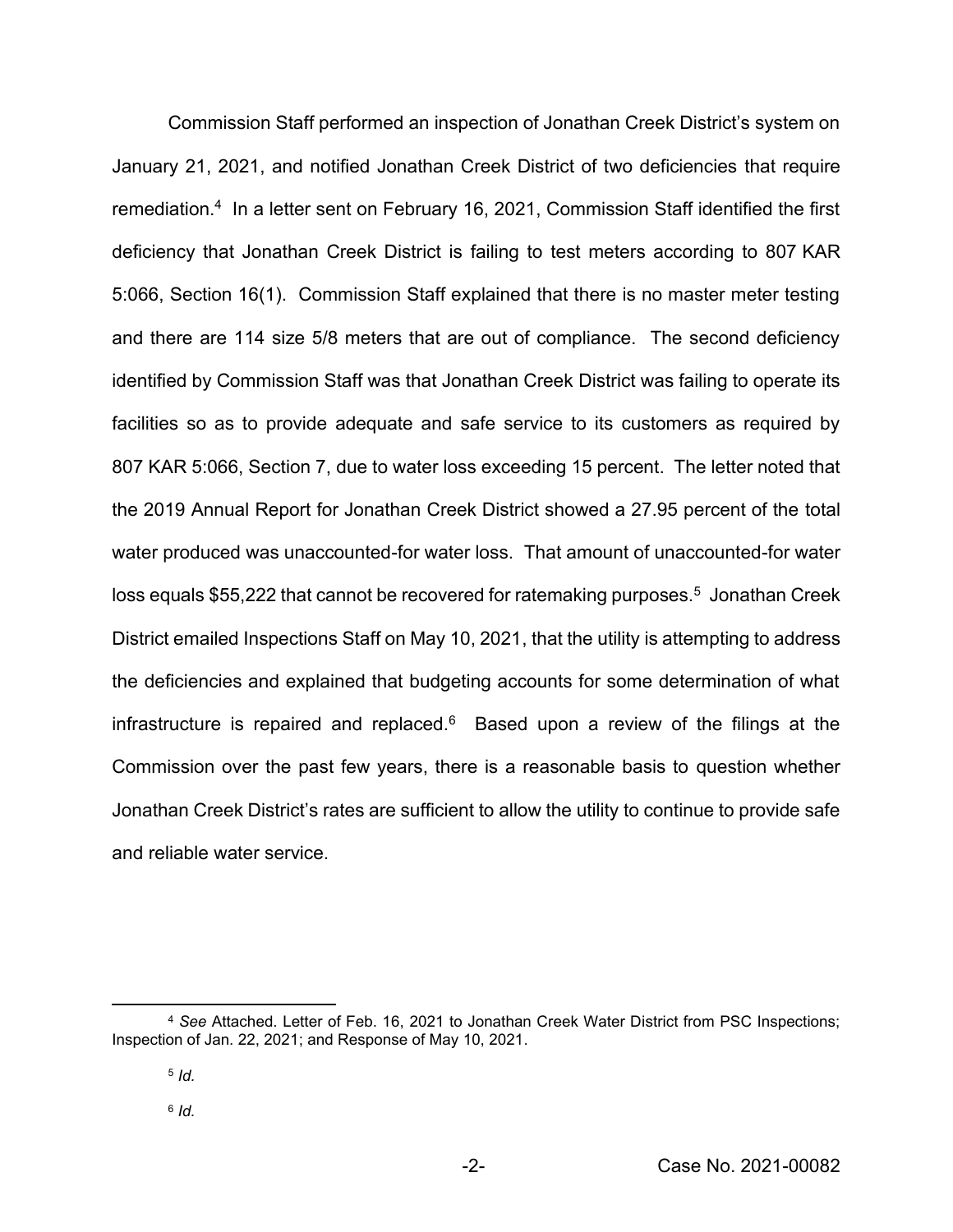The Commission finds that:

1. Within one year of the date of this Order, Jonathan Creek District should file with the Commission for an adjustment in base rates or file for an alternative rate filing.

IT IS THEREFORE ORDERED that:

1. Within one year of the date of this Order, Jonathan Creek District shall file with the Commission for an adjustment in base rates or file for an alternative rate filing.

## [REMAINDER OF PAGE INTENTIONALLY LEFT BLANK]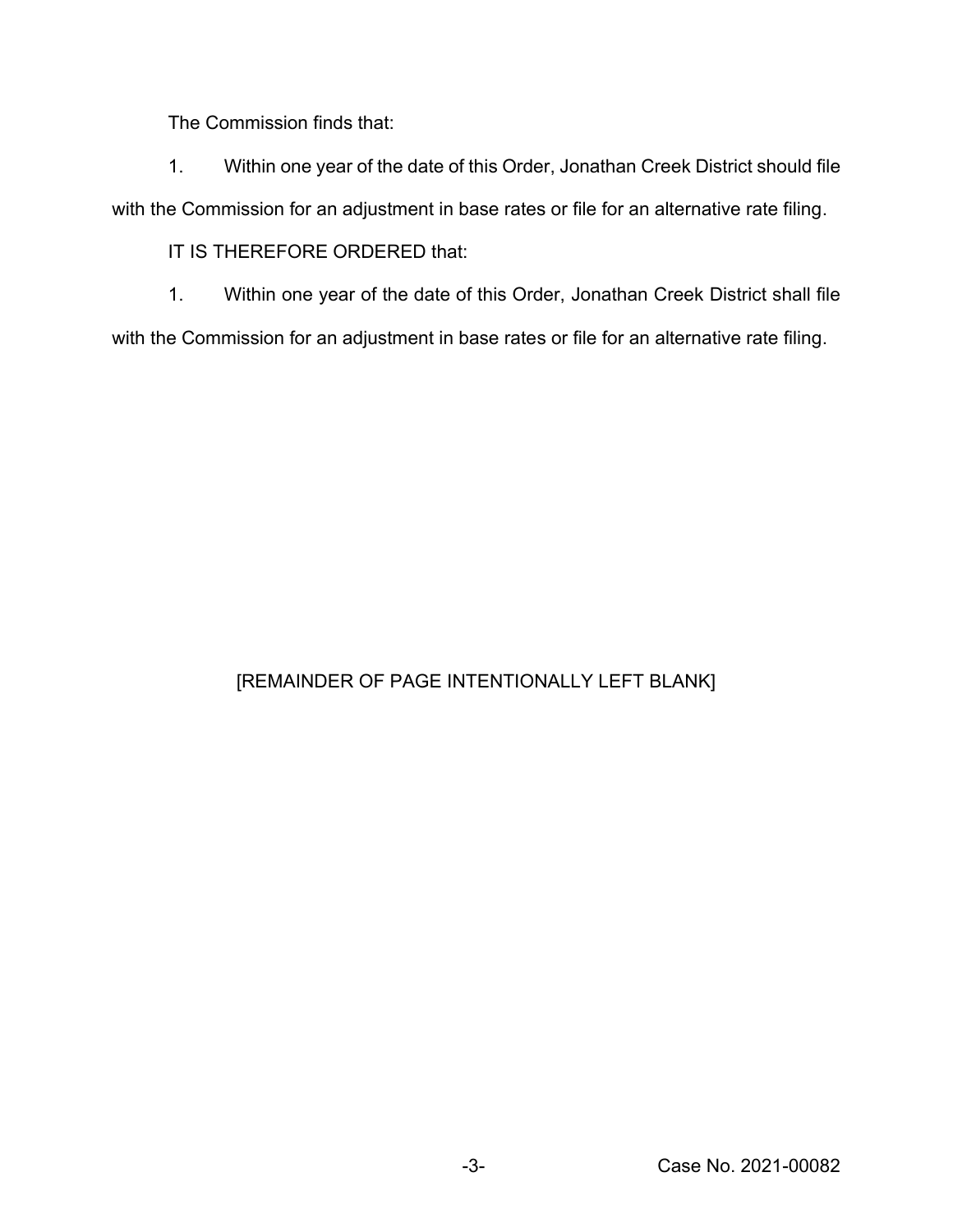By the Commission



ATTEST:

 $^2$  Sidwell

Executive Director

Case No. 2020-00082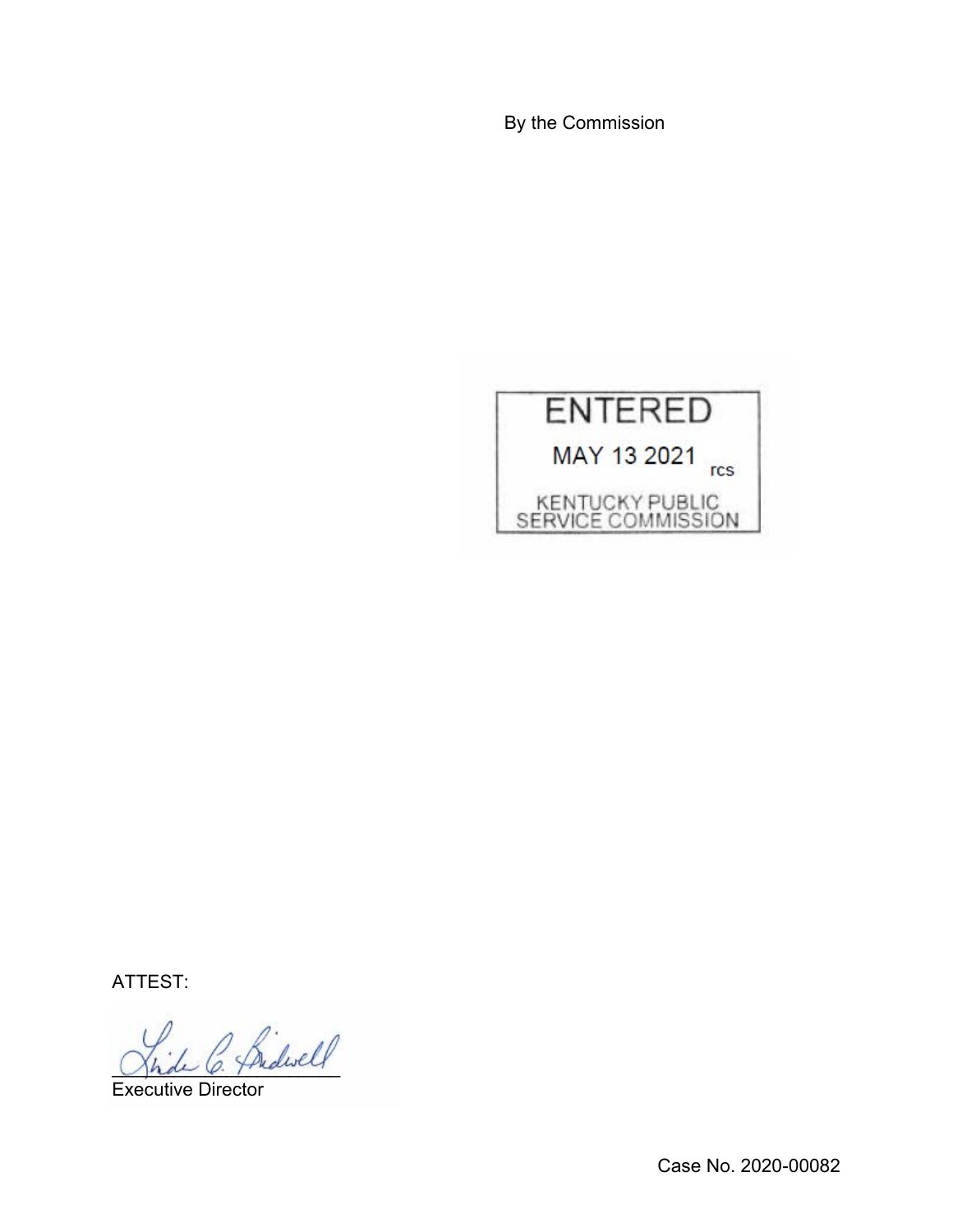## ATTACHMENT

### ATTACHMENT TO AN ORDER OF THE KENTUCKY PUBLIC SERVICE COMMISSION IN CASE NO. 2021-00082 DATED MAY 13 2021

## TEN PAGES TO FOLLOW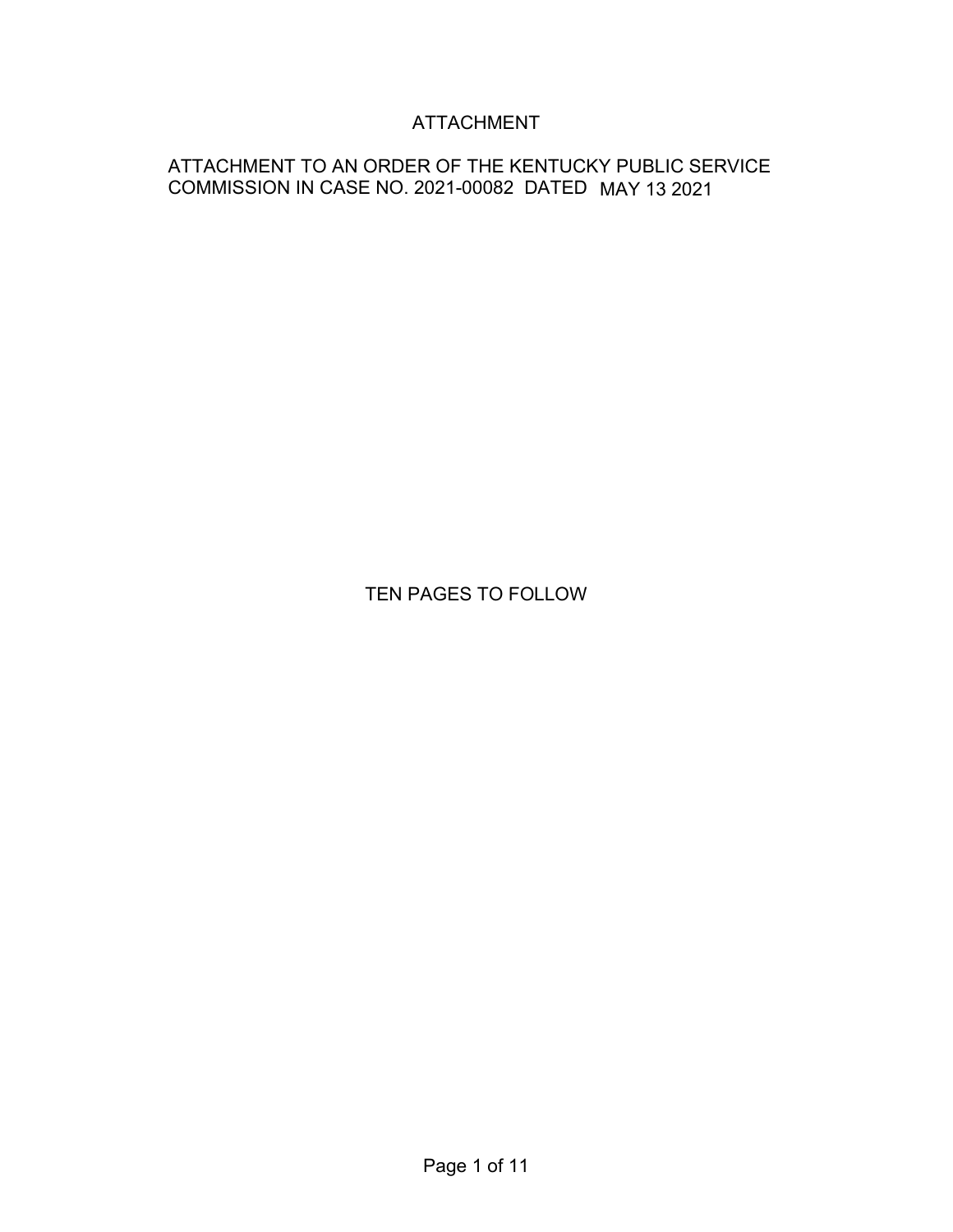**Andy Beshear Governor**

**Rebecca W. Goodman Secretary Energy and Environment Cabinet**



Commonwealth of Kentucky **Public Service Commission** 211 Sower Blvd. P.O. Box 615 Frankfort, Kentucky 40602-0615 Telephone: (502) 564-3940 Fax: (502) 564-3460 psc.ky.gov

February 16, 2021

**Michael J. Schmitt Chairman**

> **Kent Chandler Vice Chairman**

**Talina R. Mathews Commissioner**

David Lovett Jonathan Creek Water District P.O. Box 414 Benton, KY 42025

Re: Periodic Water Inspection (Covid-19) Jonathan Creek Water District Water System Marshall County, KY

Dear David Lovett:

Public Service Commission staff performed a periodic inspection of the Jonathan Creek Water District water system on January 22, 2021, reviewing utility operations and management practices pursuant to Commission regulations. The report of this inspection is enclosed with this letter.

Based on the inspector's observations, two deficiencies were identified.

- 1. Utility is failing to test meters according to 807 KAR 5:066, Section 16(1). (No master meter testing and 114 5/8 meters out of compliance)
- 2. Utility is failing to operate its facilities so as to provide adequate and safe service to its customers as required by 807 KAR 5:066, Section 7, due to water loss exceeding 15 percent. (2019-27.95)

According to the Jonathan Creek Water District's annual report for 2019, unaccounted for water loss equaled approximately 27.95 percent of the District's total water produced. The Utility produced \$55,222 of water that cannot be recovered for rate making purposes.

For the two deficiencies listed above an explanation of why these deficiencies occurred and how they will be remedied and prevented in the future shall be submitted by March 16, 2021. The 2019 annual report has a deficiency that needs to be addressed as well.

Please review the enclosed inspection report in its entirety as you will find further information noted in regard to the inspection*.* If you have any questions regarding this

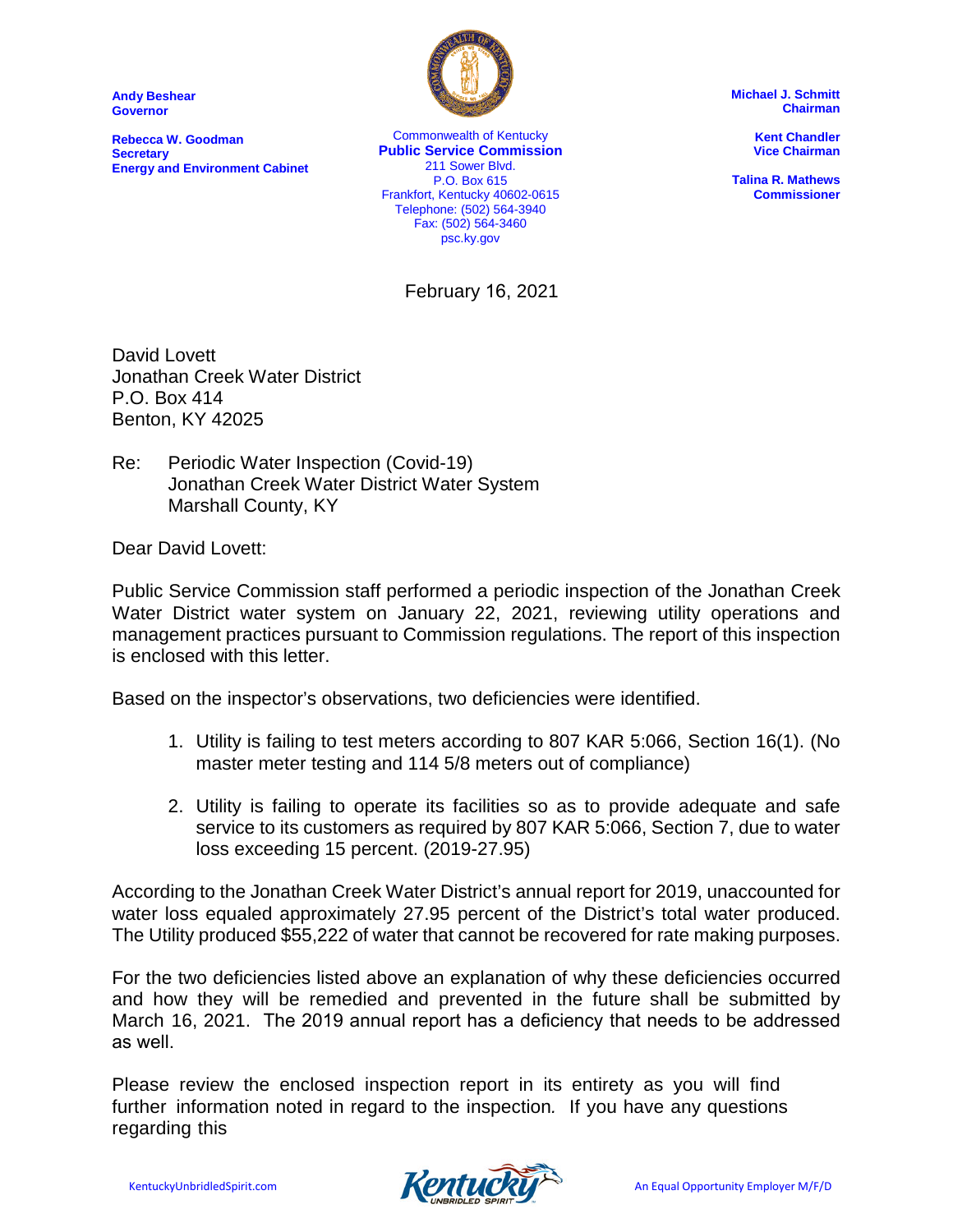Periodic Water Inspection Jonathan Creek Water System February 16, 2021 Page 2 of 2

inspection, feel free to contact Erin Donges at 502-782-2627 or via email at erin.donges@ky.gov.

Sincerely,

ERIN DONGES

Erin Donges Utility Regulatory & Safety Investigator Public Service Commission

Enclosure(s) Copy: Jeff Obrien, Chairperson

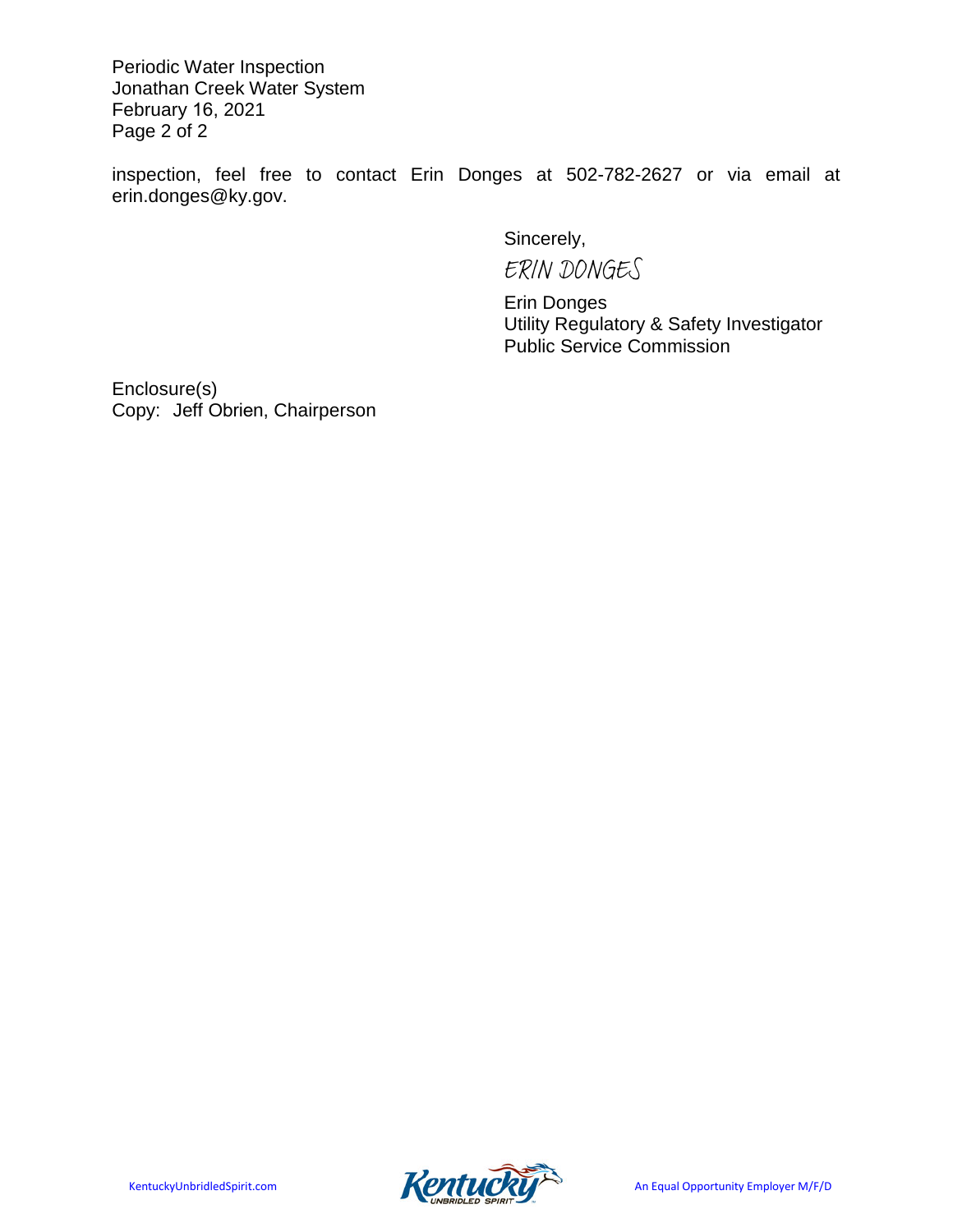## *KENTUCKY PUBLIC SERVICE COMMISSION YEARLY COMPLIANCE INSPECTION*

**UTILITY**: JONATHAN CREEK WATER DISTRICT

**UTILITY LOCATION**: 870 PARKWAY DR. SALYERSVILLE, KY 41465

**INVESTIGATOR**: ERIN DONGES

**DATE OF INSPECTION**: JANUARY 22, 2021

**DATE OF LAST INSPECTON**: OCTOBER 24, 2019

#### **DEFICIENCIES NOTED DURING LAST INSPECTION**:

1. UTILITY IS FAILING TO OPERATE ITS FACILITIES SO AS TO PROVIDE ADEQUATE AND SAFE SERVICE TO ITS CUSTOMERS AS REQUIRED BY 807 KAR 5:066, SECTION 7, DUE TO WATER LOSS EXCEEDING 15 PERCENT.

**UTILITY CONTACT**: DAVID LOVETT (SUPERINTENDENT)

**EMAIL ADDRESS**: JONCRKWATER@WK.NET

**PHONE NUMBER**: (270) 354-8474

**CHAIRMAN**: JEFF OBRIEN

**SOURCE WATER**: UTILITY HAS TWO WELLS THAT PROVIDES WATER FOR ITS DISTRIBUTION SYSTEM.

**DISTRIBUTION SOURCE WATER**: UTILITIES DISTRIBUTION SYSTEM IS PROVIDED WITH WATER FROM ITS WATER TREATMENT PLANT AND HAS AN EMERGENCY CONNECTION WITH NORTH MARSHALL WATER DISTRICT.

**AREA OF OPERATION**: SOUTHERN MARSHALL COUNTY

**AVERAGE AMOUNT PURCHASED**: ACCORDING TO THE 2019 ANNUAL REPORT THE UTILITY PRODUCED 491,419 GALLONS OF WATER PER DAY.

**CUSTOMERS**: 2,459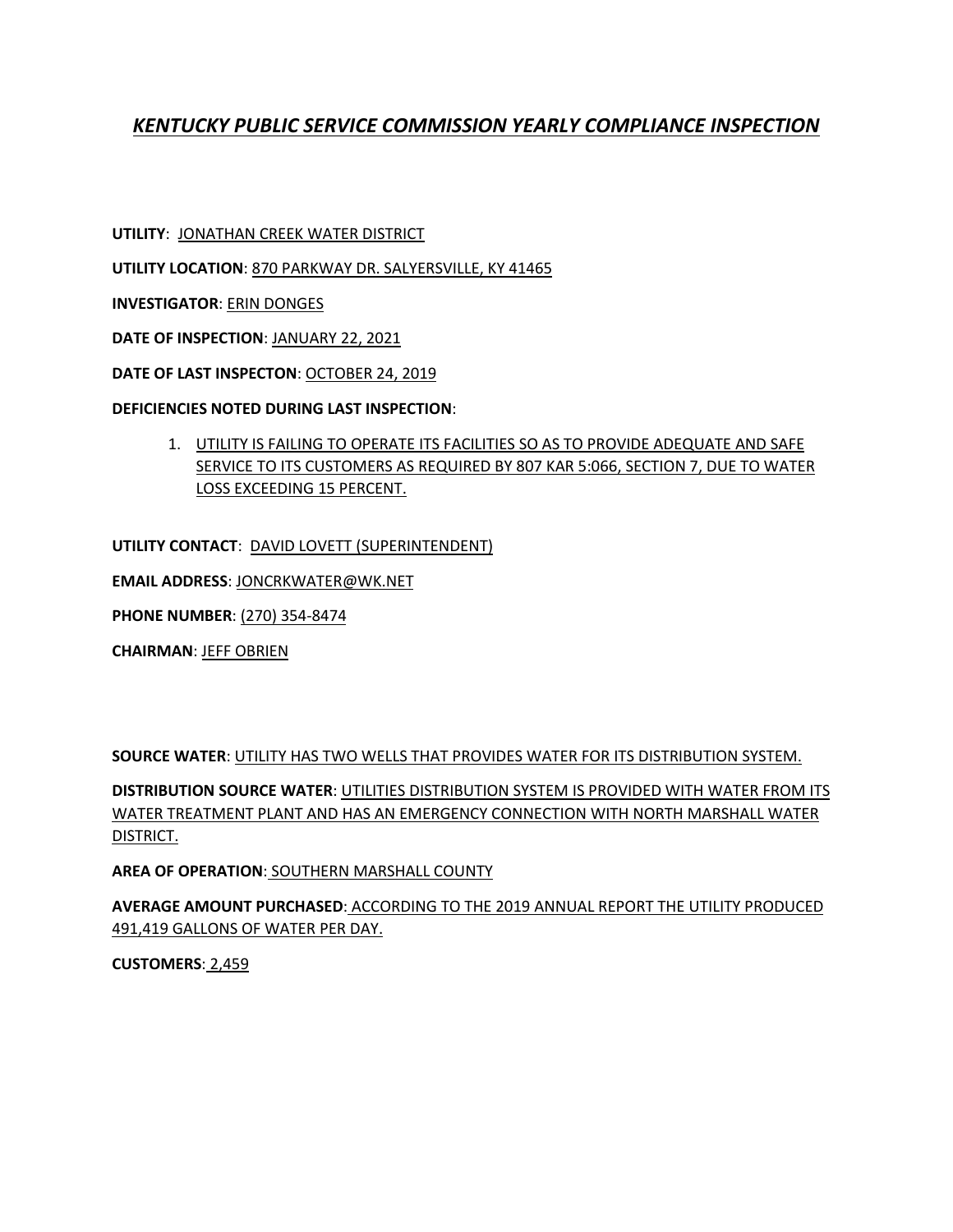## *(COVID-19) INSPECTIONS CHECK LIST*

- *1. CUSTOMER COMPLAINTS (5)*
- *2. METER TEST BENCH CERTIFICATION (IF APPLICABLE)*
- *3.* **MASTER METER TESTING**
- *4.* **SAFETY MEETINGS AND CPR CERTIFICATION (CPR EXP 2023)**
- *5.* **INSPECTION RECORDS (TANKS, PUMP STATIONS, WATER TREATMENT PLANT, VEHICLES, CONSTRUCTION EQUIPMENT, VALVES, METERS, WELLS)**
- *6.* **PRESSURE CHARTS**
- *7.* **LEAK LOG**
- *8.* **MONTHLY WATER LOSS REPORTS (2020) (WATER LOSS 2019- 27.95%)**
- *9.* **FLUSHING RECORDS(2020)**
- *10.* **FIRE DEPARTMENT USAGE REPORTS (2020)**
- *11.* **LIST OF WATER STORAGE TANKS, PUMP STATIONS, WELLS, MASTER METERS**
- *12.* **WATER PURCHASE/WHOLESALE CONTRACTS**
- *13.* **CURRENT CUSTOMER AND WHOLESALE RATE SHEET**
- *14.* **LIST OF COMMISSIONERS (WATER BOARD), BACKGROUND, TERM EXPIRATION, HOW MANY YEARS ON BOARD**
- *15.* **LAST CASE FILED WITH THE COMMISSION (2020-00080)**
- *16.* **LAST RATE CASE FILED WITH THE COMMISSION (2017-00323)**
- *17.* **QUARTERLY METER REPORTS (2020)**
- *18.* **A LIST OF POTENTIAL CASES IN THE NEXT YEAR**
- *19.* **IF I HAVE CONTACTED YOU ABOUT SITE VISIT ADDRESSES THEN DISREGARD. IF NOT PLEASE LIST PHYSICAL ADDRESSES TO PUMP STATIONS AND WATER STORAGE TANKS**

*THE FOLLOWING DEFICIENCIES WERE NOTED AT TIME OF INSPECTION:*

- *1. UTILITY IS FAILING TO OPERATE ITS FACILITIES SO AS TO PROVIDE ADEQUATE AND SAFE SERVICE TO ITS CUSTOMERS AS REQUIRED BY 807 KAR 5:066, SECTION 7, DUE TO WATER LOSS EXCEEDING 15 PERCENT. (2019-27.95%)*
- *2. UTILITY IS NOT TESTING METERS AS REQUIRED BY 807 KAR 5:066, SECTION 16(1). NO MASTER METER TESTING AND UTILITY HAS 114 5/8 RESIDENTIAL METERS OUT OF COMPLIANCE.*

*COMMENTS: ANNUAL REPORT FOR 2019 HAS BEEN SUBMITTED BUT HAS BEEN FLAGGED FOR INSUFFICIENT/INACCURATE INFORMATION. THE UTILITY WAS NOTIFIED OF THE ISSUE IN JULY AND HAS YET TO RESOLVE THE ERROR.*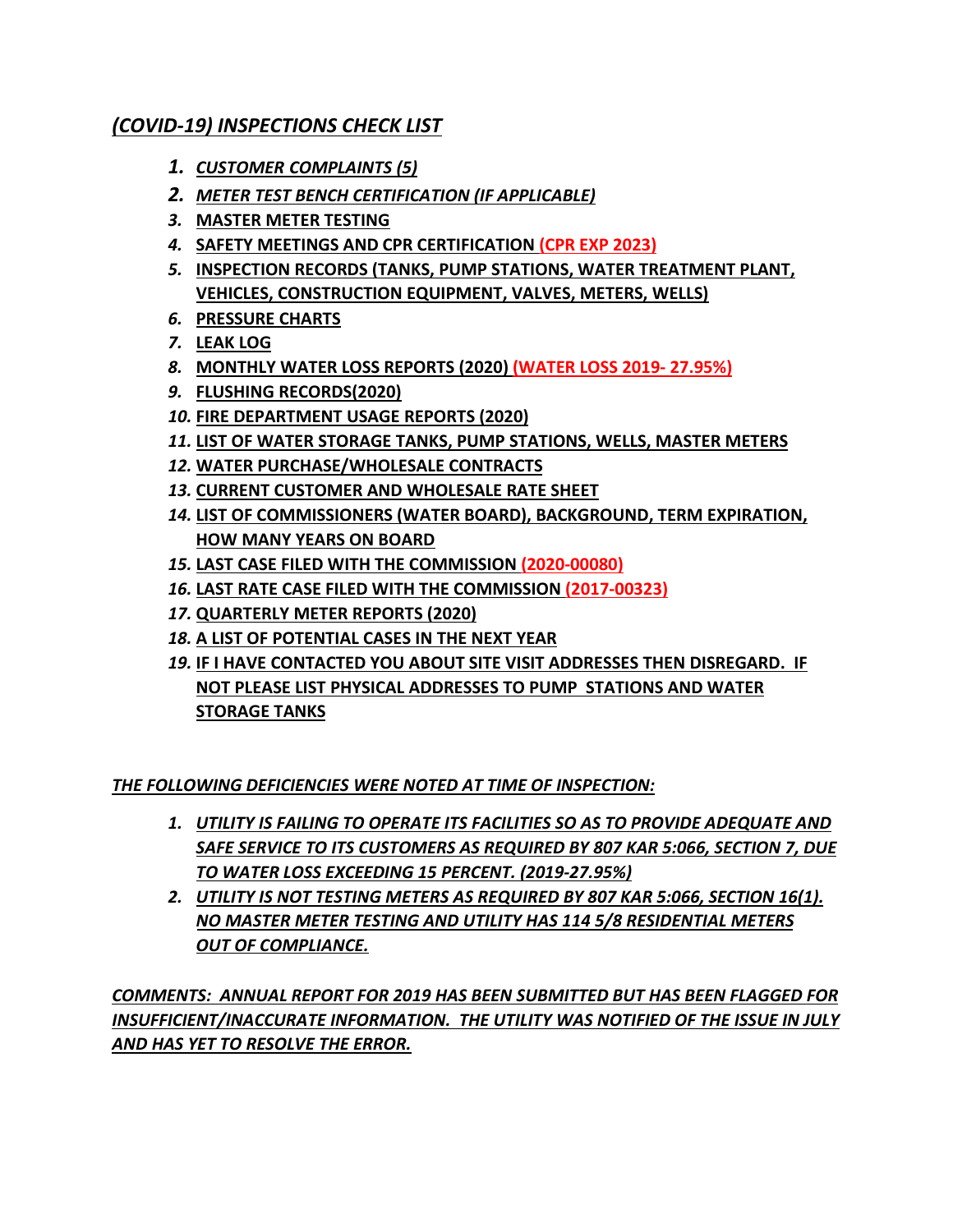#### *REPORT BY:*

ERIN DONGES

*ERIN DONGES*

*UTILITY REGULATORY AND SAFETY INVESTIGATOR*

*KENTUCKY PUBLIC SERVICE COMMISSION*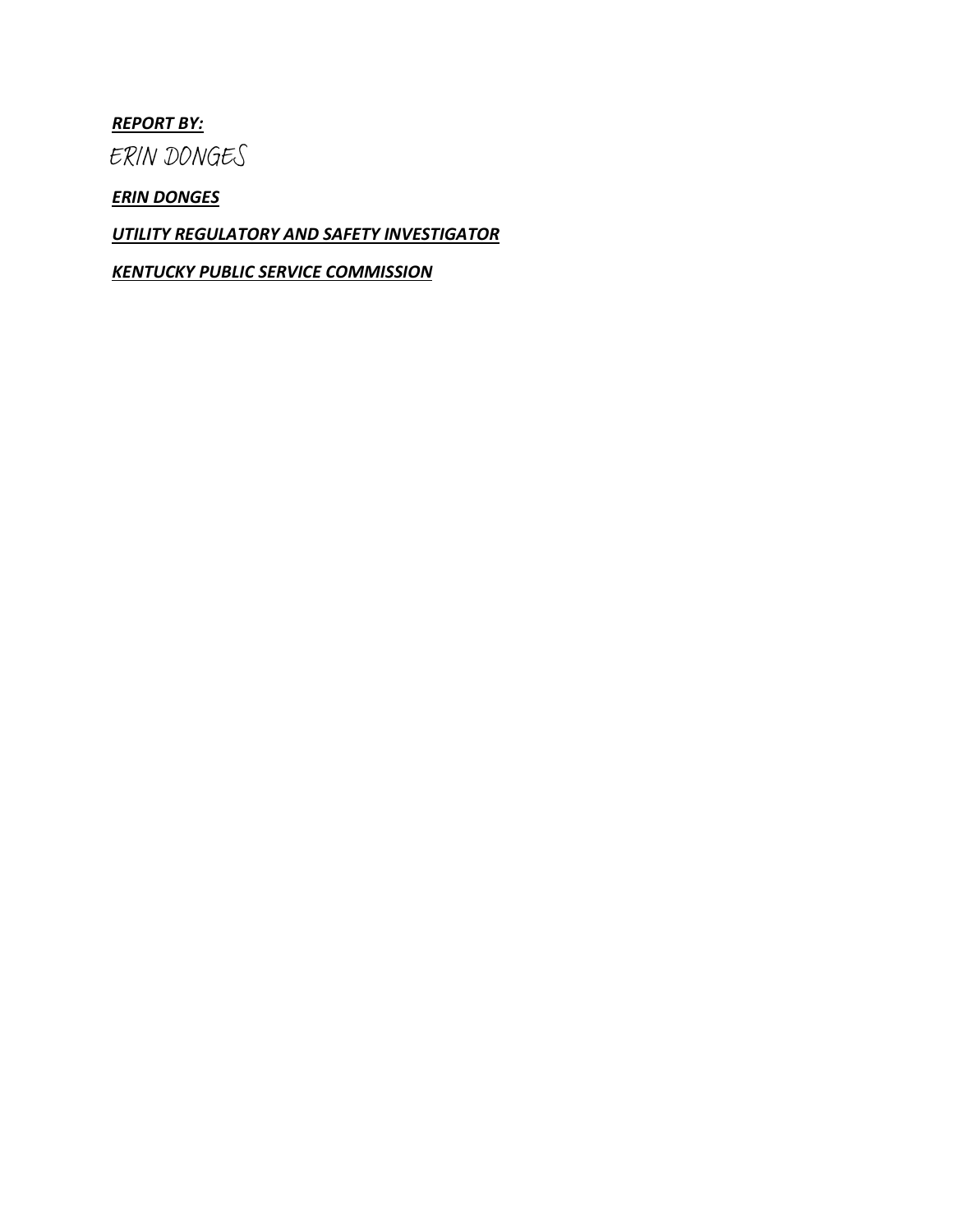# **PUBLIC SERVICE COMMISSION**

# **Annual Water Loss Summary**

Water Utility:

Jonathan Creek Water District

For the Year:

2020

| <b>MONTH</b>                     | <b>WATER LOSS %</b> |
|----------------------------------|---------------------|
| <b>JANUARY</b>                   | 39.4                |
| <b>FEBRUARY</b>                  | 34.4                |
| <b>MARCH</b>                     | 41.2                |
| <b>APRIL</b>                     | 40.1                |
| <b>MAY</b>                       | 32.1                |
| <b>JUNE</b>                      | 31.8                |
| <b>JULY</b>                      | 28.2                |
| <b>AUGUST</b>                    | 22.5                |
| <b>SEPTEMBER</b>                 | 5.9                 |
| <b>OCTOBER</b>                   | 16.1                |
| <b>NOVEMBER</b>                  | 18.0                |
| <b>DECEMBER</b>                  | 40.8                |
| <b>TOTAL ANNUAL WATER LOSS %</b> | 29.4                |

| The highest water loss was | 41.2 | and occurred in the month of | <b>DECEMBER</b> |
|----------------------------|------|------------------------------|-----------------|
|                            |      |                              |                 |
| The lowest water loss was  | 5.9  | and occurred in the month of | #N/A            |
|                            |      |                              |                 |
|                            |      | LECEND                       |                 |

| LEVEND                           |  |  |
|----------------------------------|--|--|
| Г<br>Water Loss is less that 15% |  |  |
| Water Loss is between 15% - 30%  |  |  |
| Water Loss is greater than 30%   |  |  |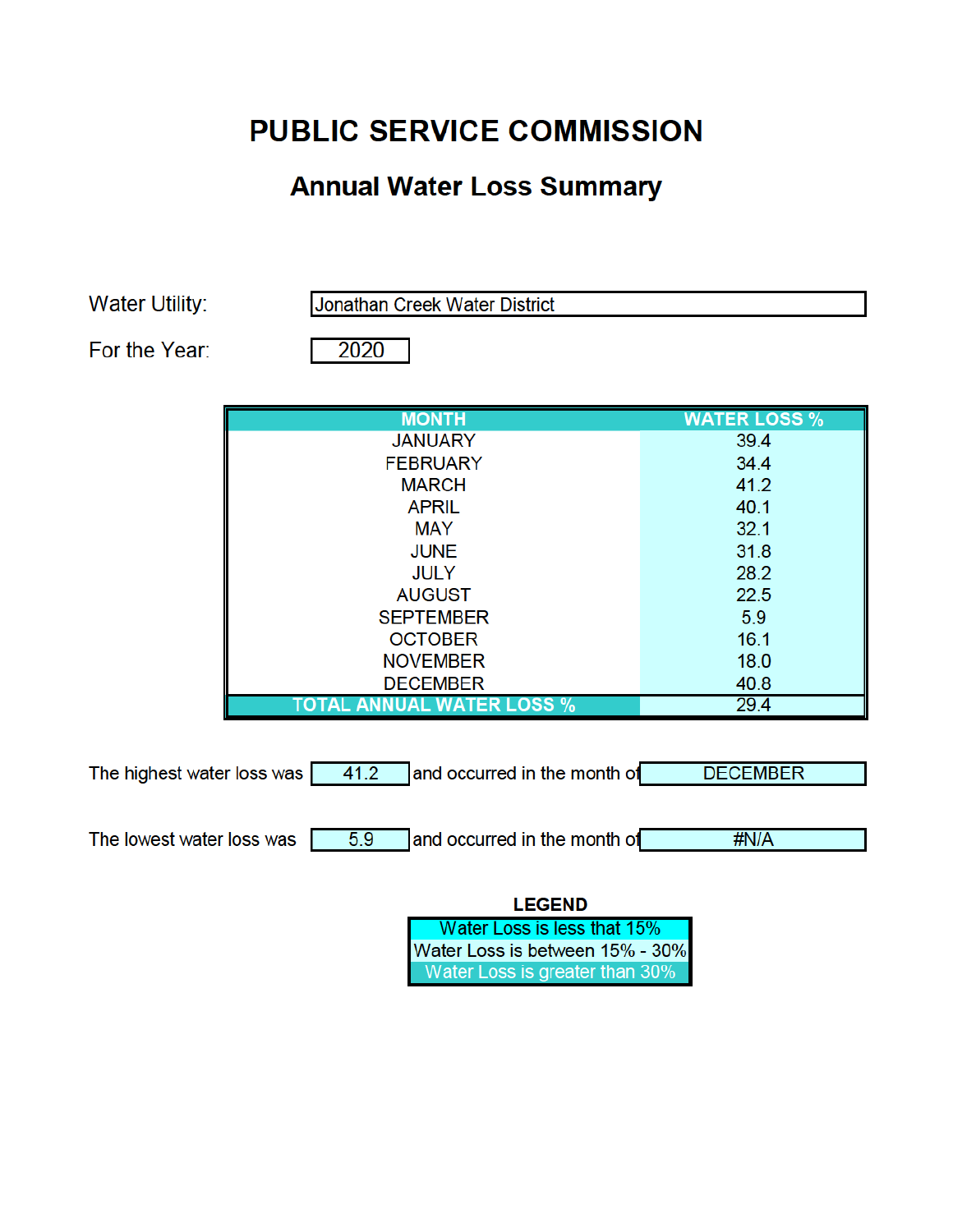#### Jonathan Creek Water District Board Members

| Background   |                              |              | Term |                     | Years    |
|--------------|------------------------------|--------------|------|---------------------|----------|
| Jeff O'Bryan | <b>Business Owner</b>        | 270-906-5810 |      | 6/30/2017 6/30/2021 | 3.5      |
| Ron Davis    | <b>Business Owner</b>        | 270-519-5086 |      | 9/18/2020 6/30/2022 | 4 months |
| Mike Dabolt  | Industrial Construction      | 270-205-9736 |      | 6/30/2017 6/30/2022 | 3.5      |
| Jimmy Tubbs  | <b>Retired Army Sargeant</b> | 270-703-1882 |      | 8/25/2015 6/30/2023 | 5.5      |
| Ricky Jones  | Retired School Administrator | 270-703-8313 |      | 6/30/2018 6/30/2024 | 2.5      |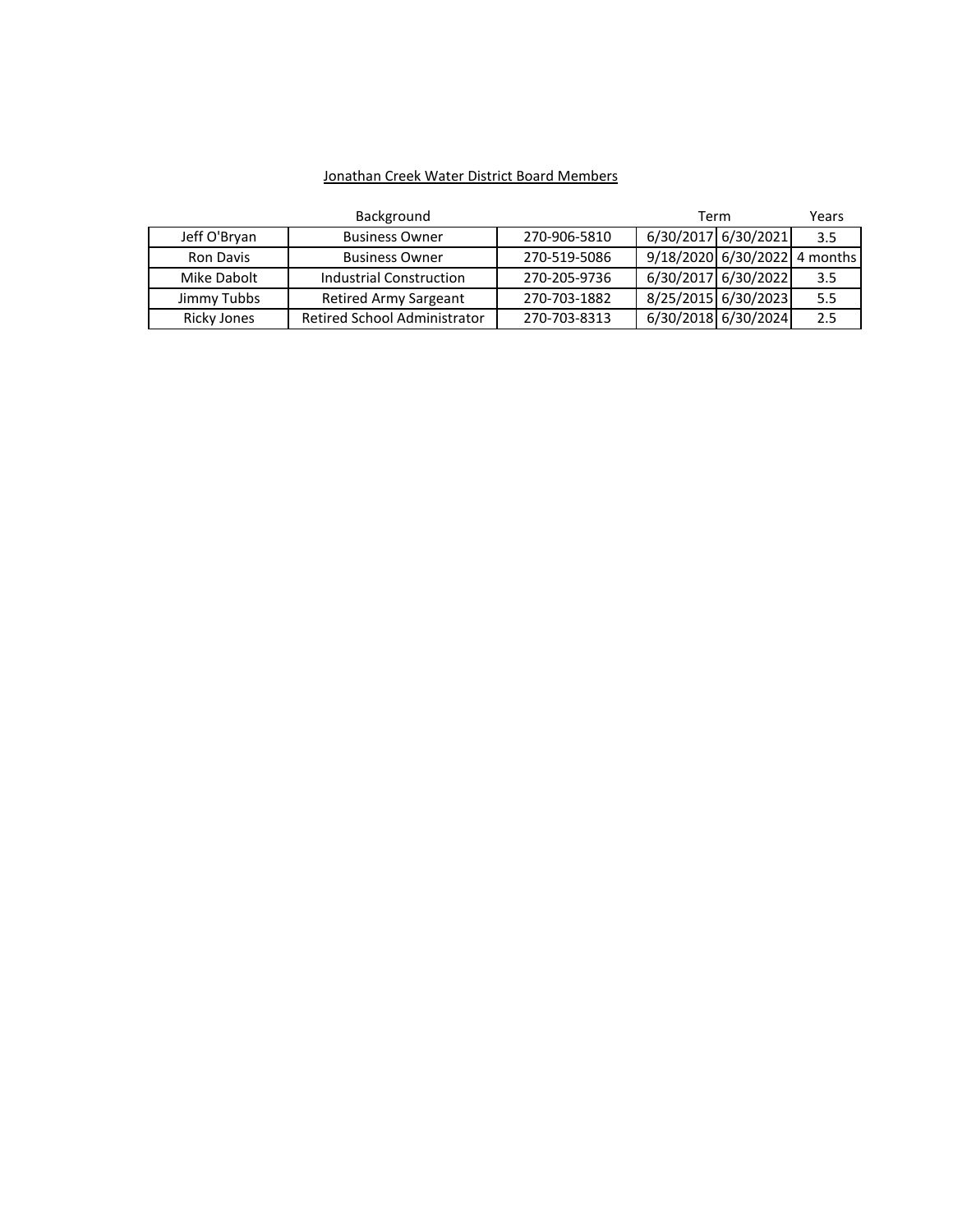|                               | AREA Southeastern Marshall County, Kentucky |  |
|-------------------------------|---------------------------------------------|--|
|                               | PSC KY NO.                                  |  |
| Jonathan Creek Water District | $2nd$ Revised<br>SHEET NO.                  |  |
| (NAME OF UTILITY)             | CANCELLING PSC KY NO.                       |  |
|                               | 1 <sup>st</sup> Revised<br>SHEET NO.        |  |
|                               |                                             |  |

Rates & Charges

# A. Monthly Rates

 $\tilde{\omega}$ 

## Customer Charge

| Meter Size                         |                  |                            |
|------------------------------------|------------------|----------------------------|
| $5/8$ Inch $\times$ 3/4 Inch Meter | 6.96 Per Month   |                            |
| 1 Inch Meter                       | 13.45 Per Month  | $\left( \mathrm{I}\right)$ |
| 1 1/2 Inch Meter                   | 24.29 Per Month  | (1)                        |
| 2 Inch Meter                       | 37.28 Per Month  | $\left( 1\right)$          |
| 3 Inch Meter                       | 67.61 Per Month  | (1)                        |
| 6 Inch Meter                       | 219.22 Per Month | $(\mathrm{I})$             |
|                                    |                  |                            |

Water Charge

All Usage

6.54 Per 1,000 Gallons (I)  $\mathbb{S}$ 

| DATE OF ISSUE<br>January, 4, 2018<br>MONTH / DATE / YEAR                                                                         | <b>KENTUCKY</b><br>PUBLIC SERVICE COMMISSION                              |
|----------------------------------------------------------------------------------------------------------------------------------|---------------------------------------------------------------------------|
| DATE EFFECTIVE<br>December, 21, 2017<br>MONTH NDATE / YEAR<br>ISSUED BY<br>Limme<br>SIGNATURE OF OFFICER                         | Gwen R. Pinson<br><b>Executive Director</b><br>There R. Renson            |
| TITLE<br>Chairman<br>BY AUTHORITY OF ORDER OF THE PUBLIC SERVICE COMMISSION<br>IN CASE NO. 2017-00323<br>DATED December 21, 2017 | <b>EFFECTIVE</b><br>12/21/2017<br>PURSUANT TO 807 KAR 5:011 SECTION 9 (1) |

Ø,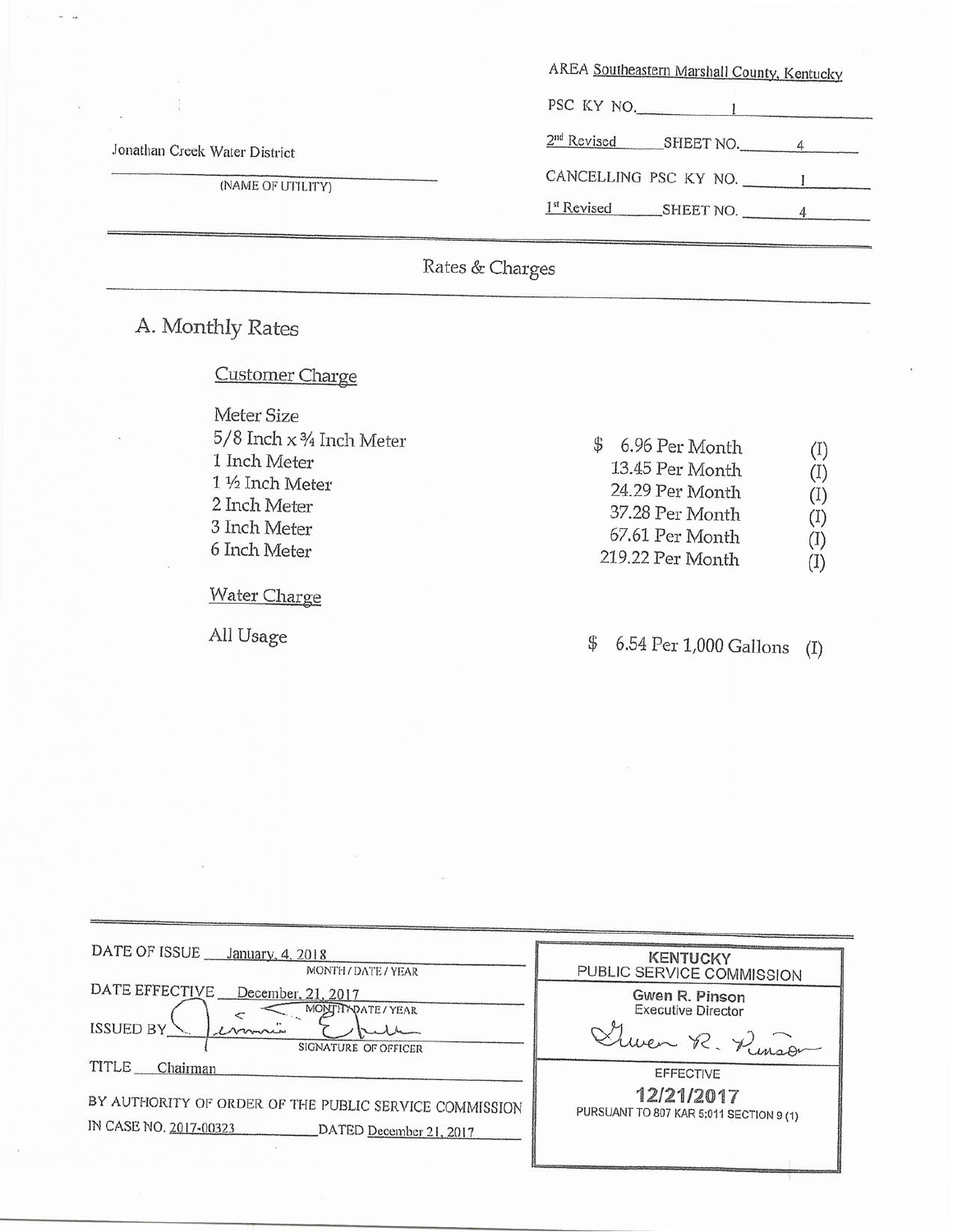## Jonathan Creek Water District

 7564 US Highway 68 East P.O. Box 414 Benton, Kentucky 42025 Office: 270-354-8474 Fax: 270-354-9176 Email: joncrkwater@wk.net



Erin Donges Utility Regulatory & Safety Investigator Public Service Commission 211 Sower Blvd. P.O. Box 615 Frankfort, KY 40602-0615

May 10, 2021

Dear Ms. Donges,

Please allow this communication to serve as Jonathan Creek Water District's response to the deficiencies noted in our January 22, 2021 inspection.

- 1. Due to the Covid-19 Pandemic we were unable to get someone to come & test our master meters. We are working diligently to remain compliant with our 5/8 meters & have already performed 150 meter change outs this year.
- 2. Our aging infrastructure has been something that has plagued our water loss for some time. We are working on replacing existing worn water mains as budgeting allows & completed the replacement of 3 this past year. We continue to repair leaks as soon as they are identified & are always on the look out to identify new areas of concern.

Respectfully,

David Lovett Superintendent